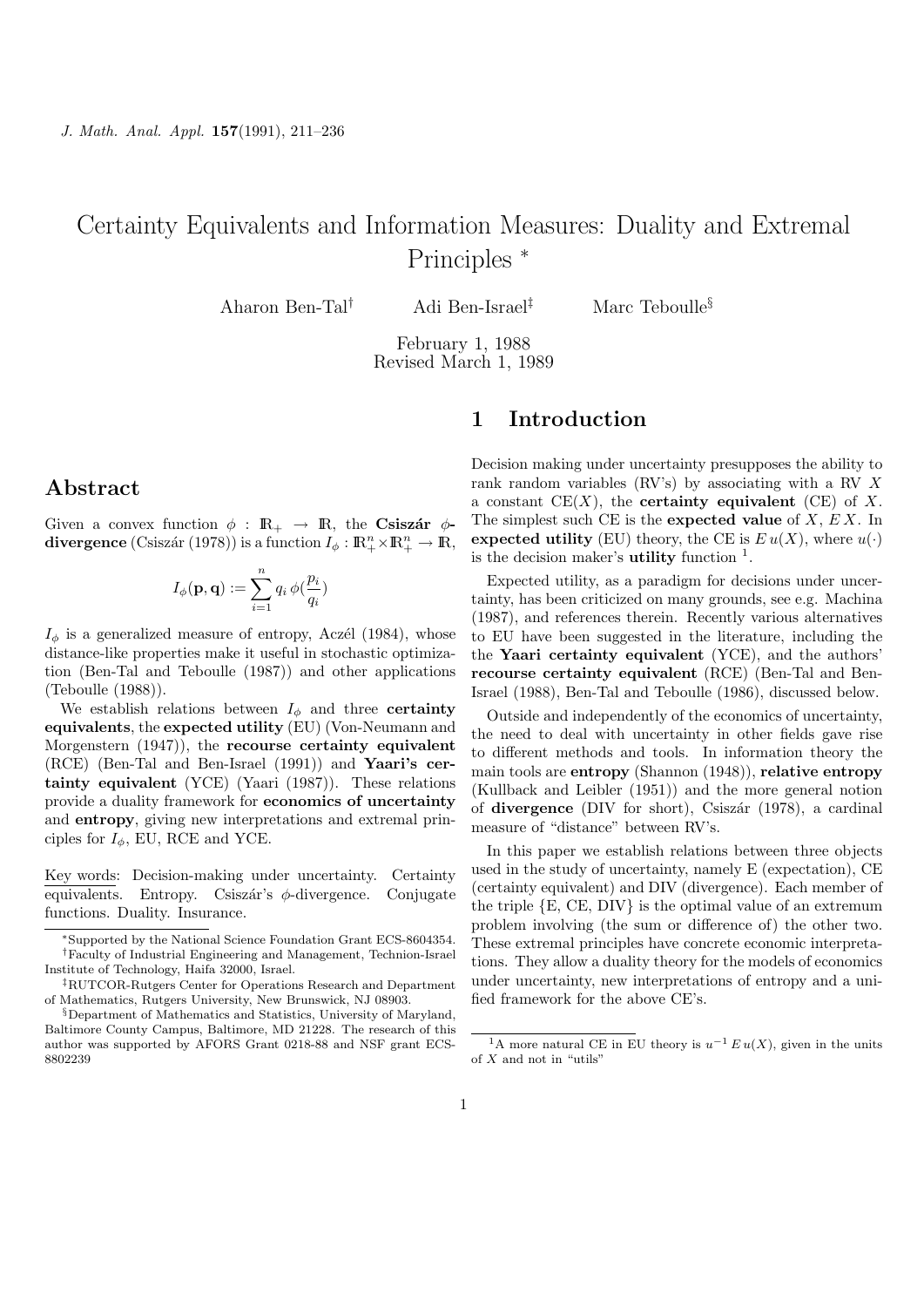We turn now to specifics. Let the RV  $X$ , assuming values

$$
x_1, x_2, \ldots, x_n
$$

with probabilities

prob 
$$
\{X = x_i\} = p_i, \ \ i = 1, ..., n
$$

be denoted by

$$
X = [\mathbf{x}, \mathbf{p}] \tag{1.1}
$$

where  $\mathbf{x} = (x_1, \ldots, x_n)$ ,  $\mathbf{p} = (p_1, \ldots, p_n)$ . The three CE's mentioned above are:

1. The expected utility (EU), given a utility  $u$ ,

$$
Eu(X) := \sum_{i=1}^{n} p_i u(x_i).
$$
 (1.2)

2. The recourse certainty equivalent (RCE) ( Ben-Tal and Teboulle (1986), (1987) and Ben-Tal and Ben-Israel (1991))

$$
S_u(X) := \sup_{z} \{ z + \sum_{i=1}^n p_i u(x_i - z) \}, \tag{1.3}
$$

given a value risk function  $u<sup>2</sup>$ .

The (RCE) was introduced by Ben-Tal and Teboulle (1986) ,(1987) under the name New Certainty Equivalent. For an interpretation, see Section 4.2, and for further details and applications see Ben-Tal and Ben-Israel (1988). 3. Yaari's certainty equivalent (YCE) (Yaari (1987)),

$$
Y_f([\mathbf{x}, \mathbf{p}]) := \sum_{i=1}^n f(\bar{F}_i) \Delta x_i \tag{1.4}
$$

given a function  $f : [0, 1] \to \mathbb{R}$ . Here

$$
\bar{F}_i := \sum_{j=i}^n p_j
$$

and

$$
\Delta x_i := x_i - x_{i-1}, \ i = 1, \dots, n
$$

For interpretations of Yaari's Certainty Equivalent see Yaari  $(1987)$  and Röell  $(1987)$ .

Next comes the divergence measure. Let  $\phi$  be a real valued function defined and convex on the nonnegative real line. The Csiszár  $\phi$ -divergence, Csiszár (1978), is a function  $I_{\phi}: \mathbb{R}_+^n \times \mathbb{R}_+^n \to \mathbb{R},$ 

$$
I_{\phi}(\mathbf{p}, \mathbf{q}) := \sum_{i=1}^{n} q_i \phi(\frac{p_i}{q_i})
$$
\n(1.5)

having certain properties of a "distance" between **p** and **q**, but  $I_{\phi}$  is not a metric: The triangle inequality does not hold, and in general, for  $\mathbf{p}, \mathbf{q} \in \mathbb{R}_{+}^n$ ,

$$
I_{\phi}(\mathbf{p}, \mathbf{q}) \neq I_{\phi}(\mathbf{q}, \mathbf{p}), \quad 3
$$

However, for any  $\phi : \mathbb{R}_+ \to \mathbb{R}$  which is convex and **normal**ized i.e.

$$
\phi(1) = 0 \tag{1.6}
$$

the **adjoint** function  $\phi^{\diamond}$ , defined by,

$$
\phi^{\diamond}(t) = t \, \phi(\frac{1}{t}), \quad \forall t \in \mathbb{R}_+ \tag{1.7}
$$

is convex, normalized, and satisfies

$$
I_{\phi}(\mathbf{p}, \mathbf{q}) = I_{\phi^{\diamond}}(\mathbf{q}, \mathbf{p}), \quad \forall \mathbf{p}, \mathbf{q} \in \mathbb{R}_{+}^{n}
$$
 (1.8)

The needed properties of the  $\phi$ -divergence, and the adjoint function, are proved in Section 2. We also require some results from convex analysis, collected in Section 3.

Sections 4, 5 and 6 contain the main results, which are briefly described below.

Let  $\mathbb{P}^n$  denote the *n*-dimensional probability vectors,

$$
\mathbb{P}^n := \{ \mathbf{p} = (p_i) : \mathbf{p} \in \mathbb{R}_+^n, \sum_{i=1}^n p_i = 1 \},\qquad(1.9)
$$

and let  $\mathbb{P}^n_+$  denote the **positive** probability vectors,

$$
\mathbb{P}_{+}^{n} := \{ \mathbf{p} \in \mathbb{P}^{n} : p_{i} > 0, \ \forall i \}. \tag{1.10}
$$

Also let  $u : \mathbb{R} \to \mathbb{R}$  be closed, concave, and strictly increasing, and let

$$
\phi = -u_*,\tag{1.11}
$$

where  $u_*$  is the **concave conjugate** of u, Rockafellar (1970), see Section 3 for definition. Then for any RV  $X = [\mathbf{x}, \mathbf{p}]$ , the RCE  $S_u$  is,

$$
S_u([\mathbf{x}, \mathbf{p}]) = \inf_{\mathbf{q} \in \mathbb{P}^n} \{ I_{\phi}(\mathbf{q}, \mathbf{p}) + \sum_{i=1}^n q_i x_i \}
$$
(1.12)

<sup>&</sup>lt;sup>2</sup>The use of the same letter u for **utility** in  $(1.2)$  and **value risk** function in (1.3) facilitates the comparison between  $Eu(X)$  and  $S_u(X)$ , see Theorems 4.1 and 5.1 below.

<sup>&</sup>lt;sup>3</sup>Thus  $I_{\phi}$  is a **directed divergence** from **p** to **q**, but we call it divergence for short.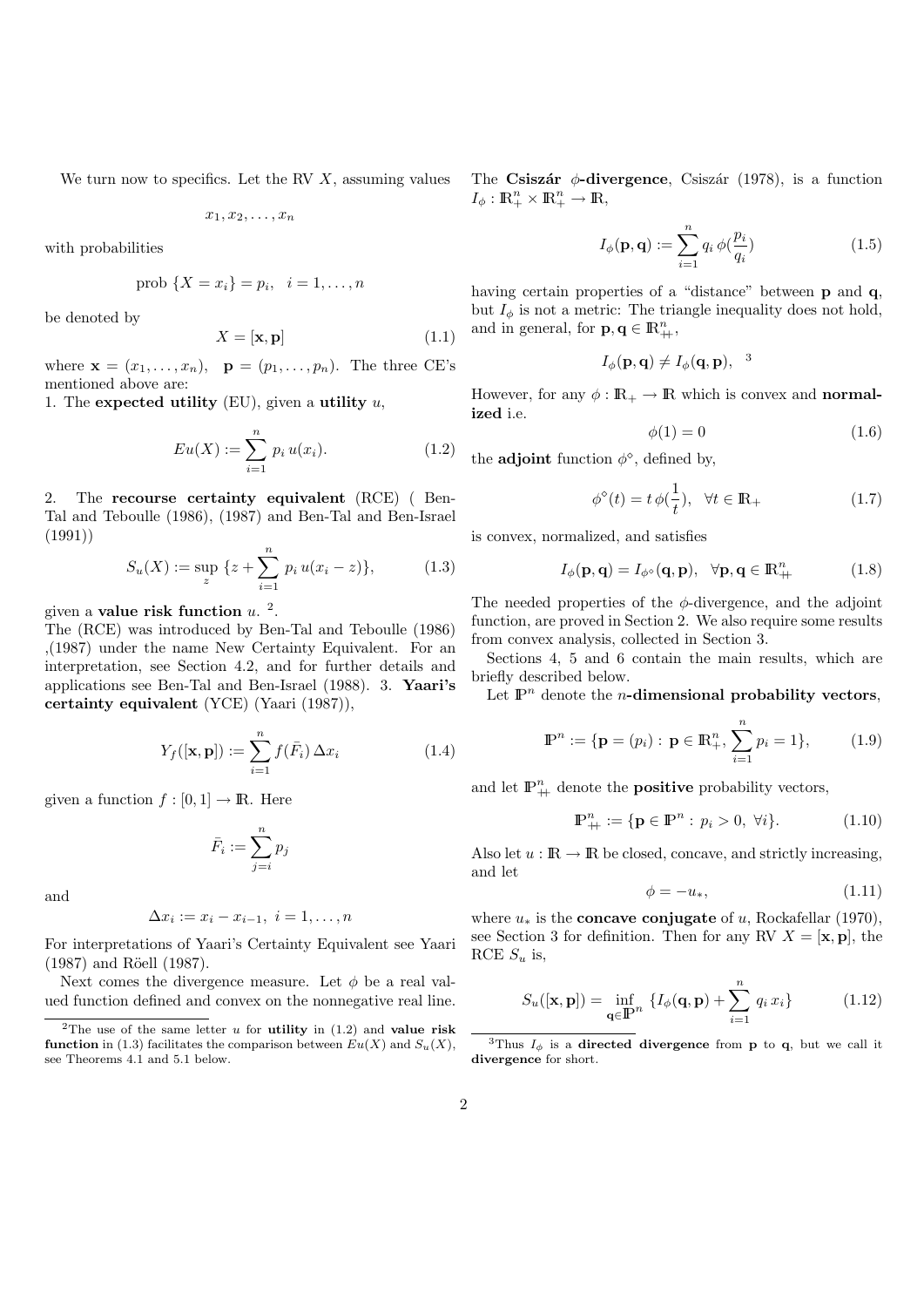A corresponding result, in terms of the directed divergence from p to q is

$$
S_u([\mathbf{x}, \mathbf{p}]) = \inf_{\mathbf{q} \in \mathbb{P}^n} \{ I_{\phi^\diamond}(\mathbf{p}, \mathbf{q}) + \sum_{i=1}^n q_i x_i \} \tag{1.13}
$$

where the adjoint  $\phi^{\diamond}$  is related to u through the **convex con**jugate of its inverse,

$$
\phi^{\diamond} = (u^{-1})^*,\tag{1.14}
$$

see Theorem 4.1. An analogous result for the EU is

$$
Eu([\mathbf{x}, \mathbf{p}]) = \inf_{\mathbf{q} \in \mathbb{R}^n_+} \{ I_{\phi}(\mathbf{q}, \mathbf{p}) + \sum_{i=1}^n q_i x_i \}, \tag{1.15}
$$

see Theorem 5.1. A comparison of  $(1.12)$  and  $(1.15)$  shows a surprising similarity between EU and RCE, in spite of the marked difference in their implications for economic behavior under uncertainty (see Ben-Tal and Ben-Israel (1991)).

Yaari's certainty equivalent  $(1.4)$ , see  $\S$  6, is similarly described, by a "dual" extremal principle involving expectation and divergence. Let  $f : [0,1] \rightarrow [0,1]$  be strictly increasing, closed and convex. Then

$$
Y_f([\mathbf{x}, \mathbf{p}]) = \sup_{\Delta \mathbf{y} \in \mathbb{R}_+^n} \{ \sum_{i=1}^n p_i y_i - I_\phi(\Delta \mathbf{y}, \Delta \mathbf{x}) \}^{-4} \qquad (1.16)
$$

where  $\phi = f^*$ , the convex conjugate of f.

The converse results, expressing  $I_{\phi}$  in terms of RCE and EU, are given in Theorems 4.3 and 5.2. First the RCE,

$$
I_{\phi}(\mathbf{q}, \mathbf{p}) = \sup_{x \in \mathbb{R}^n} \left\{ S_u([\mathbf{x}, \mathbf{p}]) - \sum q_i x_i \right\} \tag{1.17}
$$

and then the EU,

$$
I_{\phi}(\mathbf{q}, \mathbf{p}) = \sup_{\mathbf{x} \in \mathbb{R}^n} \{ E_u([\mathbf{x}, \mathbf{p}]) - \sum_{i=1}^n q_i x_i \}
$$
(1.18)

These results give  $I_{\phi}$  as the **optimal value** of an **insurance** plan, for an RCE maximizer and an EU maximizer, respectively. In fact,  $I_{\phi}$  has another representation in terms of RCE, as the optimal insurance plan under budget constraints, see Theorem 4.2.

A "dual" extremal principle, giving the  $\phi$ -divergence between difference vectors  $\Delta y$  and  $\Delta x$  in terms of Yaari's certainty equivalent, appears in Theorem 6.2:

$$
I_{\phi}(\Delta \mathbf{y}, \Delta \mathbf{x}) = \sup_{\mathbf{p} \in \mathbb{R}_+^n} \{ \sum_i y_i p_i - Y_f([\mathbf{x}, \mathbf{p}]) \} \tag{1.19}
$$

where  $f(t) = \phi^*(t)$ .

It thus appears that Csiszár's  $\phi$ -divergence, whose appeal has so far been restricted to information theory and statistics, is a fundamental concept in economics of uncertainty, providing a unified framework for the certainty equivalents considered here, and perhaps others. For the convenience of the reader we collect below a list of acronysms frequently used

| in the sequel: | $\rm RV:$ | Random Variable(s)            |
|----------------|-----------|-------------------------------|
|                | EII:      | Expected Utility              |
|                | CE:       | Certainty Equivalent          |
|                | DIV:      | Divergence                    |
|                | RCE:      | Recourse Certainty Equivalent |
|                | YCE:      | Yaari Certainty Equivalent    |

## 2 The  $\phi$ -divergence functional

Given a convex function  $\phi : \mathbb{R}_+ \to \mathbb{R}$ , the  $\phi$ -divergence functional

$$
I_{\phi}(\mathbf{p}, \mathbf{q}) := \sum_{i=1}^{n} q_i \phi(\frac{p_i}{q_i})
$$
\n(2.1)

was introduced in Csiszár (1978) as a generalized measure of information, a "distance function" on the set of probability distributions  $\mathbb{P}^n$ . The restriction here to discrete distributions is only for convenience, similar results hold for general distributions.

The basic properties of  $I_{\phi}$  are proved here under minimal assumptions.

As in Csiszár (1967) we interpret undefined expressions by

$$
\begin{aligned}\n\phi(0) &= \lim_{t \to 0^+} \phi(t) \\
0\phi(\frac{0}{0}) &= 0 \\
0\phi(\frac{a}{0}) &= \lim_{\epsilon \to 0} \epsilon \phi(\frac{a}{\epsilon}) \\
&= a \lim_{t \to \infty} \frac{\phi(t)}{t}, \quad a > 0.\n\end{aligned}
$$

The following results (Lemmas 2.1, 2.2 and Corollary 2.1) were essentially given by Csiszár and Korner (1982). We include the proofs for completeness.

 $4$ Note the analogy to  $(1.12)$  and  $(1.13)$ , which can also be written in terms of  $\Delta P$  and  $\Delta Q$  instead of p and q, where P and Q are the cumulative probability vectors,  $P = (P_i = \sum_{j=1}^{i} p_i)$  and  $Q =$  $(Q_i = \sum_{j=1}^i q_i).$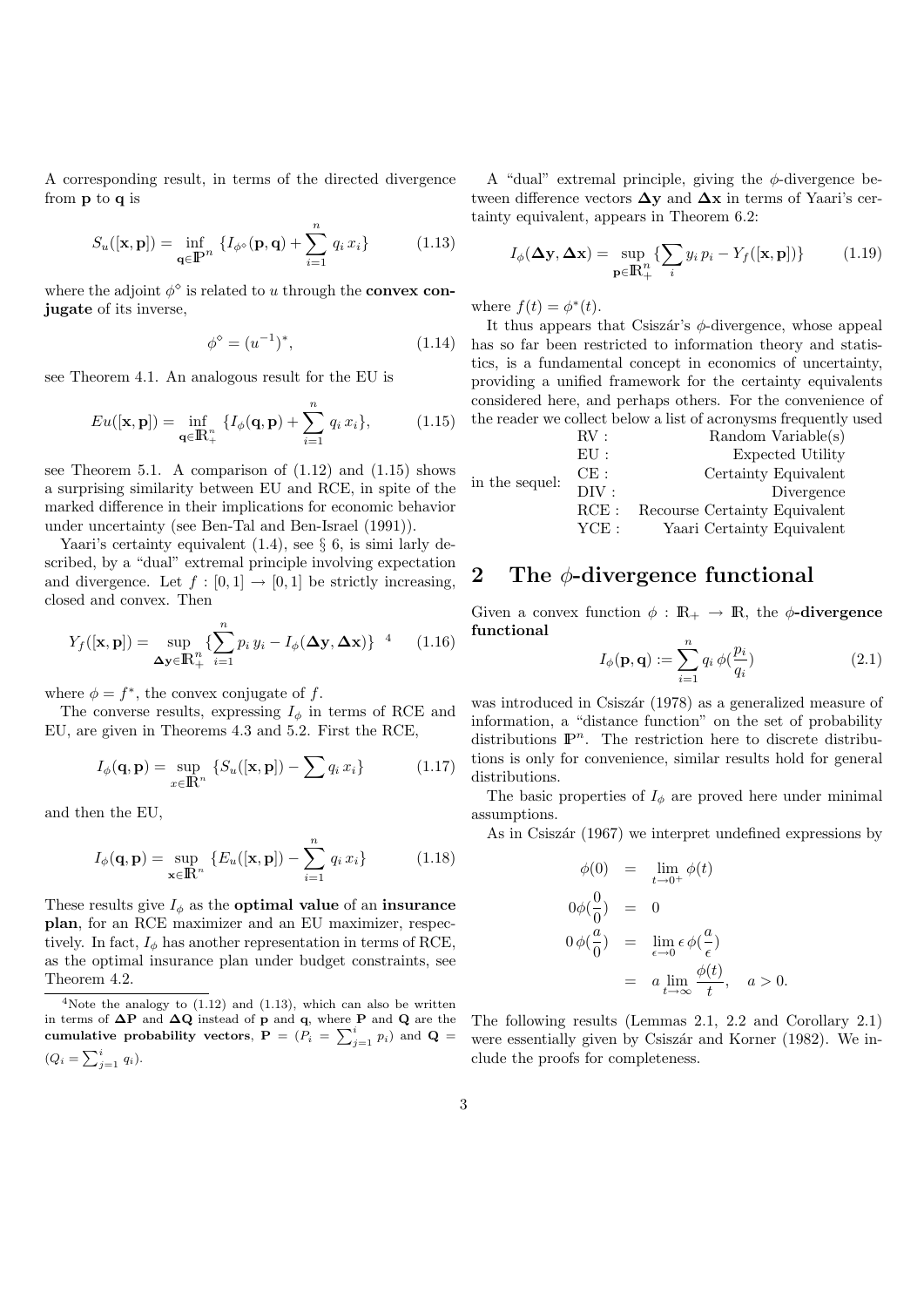**Lemma 2.1 (Joint convexity)** If  $\phi : \mathbb{R}_+ \to \mathbb{R}$  is convex, Then for any  $p, q \in \mathbb{R}_+^n$  with then  $I_{\phi}(\mathbf{p}, \mathbf{q})$  is jointly convex in **p** and **q**.

**Proof.** Let  $f(x, y) = y \phi(\frac{x}{y})$ . It suffices to show that  $f(x, y)$  is jointly convex in x and y, i.e. for any  $(x, y)$ ,  $(u, v) \in \mathbb{R}^2_+$ ,  $0 <$  $\lambda < 1$ ,

$$
(\lambda y + \bar{\lambda}v) \phi(\frac{\lambda x + \bar{\lambda}u}{\lambda y + \bar{\lambda}v}) \le \lambda y \phi(\frac{x}{y}) + \bar{\lambda}v \phi(\frac{u}{v})
$$
 (2.2)

where  $\bar{\lambda} := 1 - \lambda$ . By the convexity of  $\phi$ ,

$$
\begin{array}{rcl}\n\phi(\frac{\lambda x+\bar{\lambda}u}{\lambda y+\bar{\lambda}v}) & = & \phi(\frac{\lambda y}{\lambda y+\bar{\lambda}v}\frac{x}{y}+\frac{\bar{\lambda}v}{\lambda y+\bar{\lambda}v}\frac{u}{v}) \\
& \leq & \frac{\lambda}{\lambda y+\bar{\lambda}v}\,y\,\phi(\frac{x}{y})+\frac{\bar{\lambda}}{\lambda y+\bar{\lambda}v}\,v\,\phi(\frac{u}{v})\n\end{array}
$$

which, when multiplied by  $\lambda y + \bar{\lambda}v$ , gives (2.2).  $\Box$ 

**Lemma 2.2** Let  $\phi$  :  $\mathbb{R}_+ \to \mathbb{R}$  be convex. Then for any  $\mathbf{p},\,\mathbf{q}\in\mathbb{R}_+^n,$ 

$$
I_{\phi}(\mathbf{p}, \mathbf{q}) \ge \left(\sum_{i=1}^{n} q_i\right) \phi\left(\frac{\sum_{i=1}^{n} p_i}{\sum_{i=1}^{n} q_i}\right) \tag{2.3}
$$

If  $\phi$  is strictly convex, equality holds in (2.3) iff

$$
\frac{p_1}{q_1} = \frac{p_2}{q_2} = \dots = \frac{p_n}{q_n} \tag{2.4}
$$

**Proof.** By Jensen's inequality, for  $\lambda = (\lambda_i) \in \mathbb{P}^n$ ,

$$
\sum_{i=1}^{n} \lambda_i \phi(x_i) \ge \phi(\sum_{i=1}^{n} \lambda_i x_i)
$$
\n(2.5)

with equality, for strictly convex  $\phi$ , iff  $x_1 = x_2 = \cdots = x_n$ . Choose

$$
\lambda_i = \frac{q_i}{\sum q_j}, \quad x_i = \frac{p_i}{q_i}
$$

then  $(2.5)$  gives

$$
\frac{1}{\sum q_j} \left( \sum q_i \, \phi \left( \frac{p_i}{q_i} \right) \right) \ge \phi \left( \frac{\sum p_i}{\sum q_j} \right)
$$

which is  $(2.3)$ .  $\Box$ 

Corollary 2.1 (Nonnegativity) Let  $\phi : \mathbb{R}_+ \to \mathbb{R}$  be convex and normalized, i.e.,

$$
\phi(1) = 0 \tag{2.6}
$$

$$
\sum_{i=1}^{n} p_i = \sum_{j=1}^{n} q_j
$$
 (2.7)

we have the inequality

$$
I_{\phi}(\mathbf{p}, \mathbf{q}) \ge 0 \tag{2.8}
$$

If  $\phi$  is strictly convex, equality holds in (2.8) iff

$$
p_i = q_i, \ \forall i. \tag{2.9}
$$

Proof. By Lemma 2.2,

$$
I_{\phi}(\mathbf{p}, \mathbf{q}) \geq (\sum q_j) \phi(1) = 0
$$

with equality iff  $(2.4)$ , which under  $(2.7)$  is equivalent to  $(2.9)$ .  $\Box$ 

In particular, if  $\mathbf{p}, \mathbf{q}$  are probability vectors, then  $(2.7)$  is assured. Corollary 2.1 then shows, for strictly convex and normalized  $\phi : \mathbb{R}_+ \to \mathbb{R}$ ,

$$
I_{\phi}(\mathbf{p}, \mathbf{q}) \geq 0 \quad \forall \mathbf{p}, \mathbf{q} \in \mathbb{P}^n, \tag{2.10}
$$

$$
= 0 \quad \text{iff } \mathbf{p} = \mathbf{q} \tag{2.11}
$$

These are "distance properties". However  $I_{\phi}$  is not a metric: It violates the triangle inequality, and is assymetric, i.e. for general  $\mathbf{p}, \mathbf{q} \in \mathbb{R}_+^n$ ,

$$
I_{\phi}(\mathbf{p}, \mathbf{q}) \neq I_{\phi}(\mathbf{q}, \mathbf{p}) \tag{2.12}
$$

However, symmetry holds for the divergence  $I_{\phi} + I_{\phi^{\diamond}}$ , where  $\phi^{\diamond}$  is the adjoint of  $\phi$ . Properties of  $\phi^{\diamond}$  are collected in the following lemma, whose proof is omitted.

Lemma 2.3 (Properties of the Adjoint) Let  $\phi : \mathbb{R}_+ \to$ **IR** be convex,  $\phi(1) = 0$ , and define the **adjoint** of  $\phi$  as

$$
\phi^{\diamond}(t) := t \, \phi(\frac{1}{t}), \quad t > 0. \tag{2.13}
$$

Then:

(a)  $\phi^{\diamond \diamond} = \phi$ . (b)  $\phi^{\diamond}(\cdot)$  is convex. (c)  $\phi^{\diamond}(1) = 0$ (d) For any  $\mathbf{p}, \mathbf{q} \in \mathbb{R}^n_+$ 

$$
I_{\phi}(\mathbf{p}, \mathbf{q}) = I_{\phi^{\diamond}}(\mathbf{q}, \mathbf{p}) \quad \Box \tag{2.14}
$$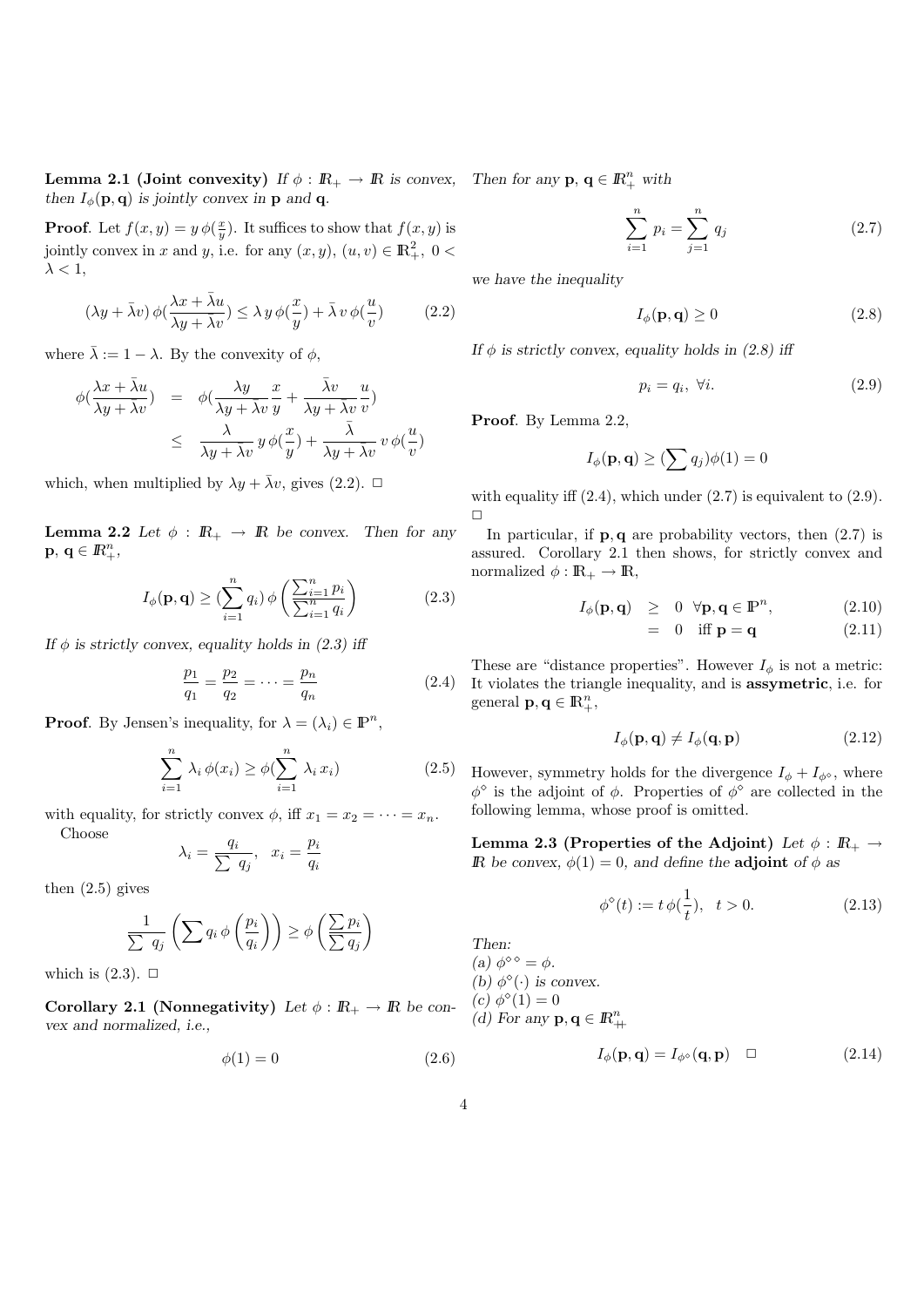In the examples below we get, for suitable choices of the kernel  $\phi$ , some of the best known distance functions  $I_{\phi}$  used in mathematical statistics (Justice (1986), Kapur (1984)), information theory (Burbea and Rao (1982), Gallager (1968), Shannon (1948)) and signal processing (Frieden (1975), Leahy and Goutis (1986)). For such  $\phi$  we also write the adjoint  $\phi^{\diamond}$ .

#### Example 2.1 (Kullback-Leibler) For

$$
\phi(t) := t \log t, \quad t > 0,\tag{2.15}
$$

the  $\phi$ -divergence is

$$
I_{\phi}(\mathbf{p}, \mathbf{q}) = \sum_{i=1}^{n} p_i \log \frac{p_i}{q_i},
$$
 (2.16)

the Kullback-Leibler distance, Kullback (1959), Kullback and Leibler (1951). The adjoint of  $\phi$  is

$$
\phi^{\diamond} = t\left(\frac{1}{t}\log\frac{1}{t}\right) = -\log t\tag{2.17}
$$

In particular, for

$$
\mathbf{p} = (\frac{1}{n}, \frac{1}{n}, \dots, \frac{1}{n})
$$

the  $\phi^{\circ}$ -divergence  $I_{\phi^{\circ}}$  gives the negative **Shannon** entropy of  $\mathbf{q} = (q_1, q_2, \dots, q_n)$ , Shannon (1948), plus the constant  $\log n$ ,

$$
I_{\phi^{\diamond}}(\mathbf{p}, \mathbf{q}) = -\sum_{i=1}^{n} q_i \log \frac{1}{nq_i}
$$
  
= 
$$
\sum_{i=1}^{n} q_i \log q_i + \log n
$$
 (2.18)

Example 2.2 (Hellinger) Let

$$
\phi(t) := (1 - \sqrt{t})^2, \quad t > 0.
$$
 (2.19)

Then  $I_{\phi}$  gives the **Hellinger distance**, Beran (1977),

$$
I_{\phi}(\mathbf{p}, \mathbf{q}) = \sum_{i=1}^{n} (\sqrt{p_i} - \sqrt{q_i})^2
$$
 (2.20)

which is symmetric. Here  $\phi$  is self-adjoint,

$$
\phi^\diamond = \phi
$$

Example 2.3 (Renyi) For  $\alpha > 1$  let,

$$
\phi(t) := t^{\alpha}, \quad t > 0. \tag{2.21}
$$

Then

with

$$
I_{\phi}(\mathbf{p}, \mathbf{q}) = \sum_{i=1}^{n} (p_i)^{\alpha} (q_i)^{1-\alpha} \qquad (2.22)
$$

the  $\alpha$ -order entropy, Renyi (1961). The adjoint is

$$
\phi^{\diamond}(t) = t^{1-\alpha} \tag{2.23}
$$

Example 2.4 Let

$$
\phi(t) := (t - 1)^2, \quad t > 0,
$$
\n(2.24)

$$
I_{\phi}(\mathbf{p}, \mathbf{q}) = \sum_{i=1}^{n} \left( \frac{p_i^2 - q_i^2}{q_i} \right)
$$
 (2.25)

the  $\chi^2$ -distance. The adjoint is

$$
\begin{array}{rcl} \phi^{\diamond}(t) & = & (\sqrt{t} - \frac{1}{\sqrt{t}})^2 \\ & = & t + \frac{1}{t} - 2 \end{array}
$$

Example 2.5 Let

$$
\phi(t) := |t - 1|, \quad t > 0,\tag{2.26}
$$

which is self-adjoint,  $\phi^{\diamond} = \phi$ . The corrseponding divergence, called the variation distance, is symmetric

$$
I_{\phi}(\mathbf{p}, \mathbf{q}) = \sum_{i=1}^{n} |p_i - q_i|
$$
 (2.27)

Example 2.6 (Indicator function) Let  $\alpha < 1 < \beta$  ( $\alpha \le$ 0) and let

$$
\phi(t) := \begin{cases} 0 & \text{if } \alpha \le t \le \beta, \\ \infty & \text{otherwise,} \end{cases}
$$
 (2.28)

the **indicator function** of the interval  $[\alpha, \beta]$ , denoted by  $\delta(t | [\alpha, \beta])$ . The adjoint  $\phi^{\diamond}$  is likewise an indicator function,

$$
\phi^{\diamond}(t) = \delta(t \mid \left[\frac{1}{\beta}, \frac{1}{\alpha}\right]).
$$

The corresponding divergence is

$$
I_{\phi}(\mathbf{p}, \mathbf{q}) = \begin{cases} 0 & \text{if } \alpha \le \frac{p_i}{q_i} \le \beta, \quad \forall i = 1, \dots, n \\ \infty & \text{otherwise} \end{cases}
$$
 (2.29)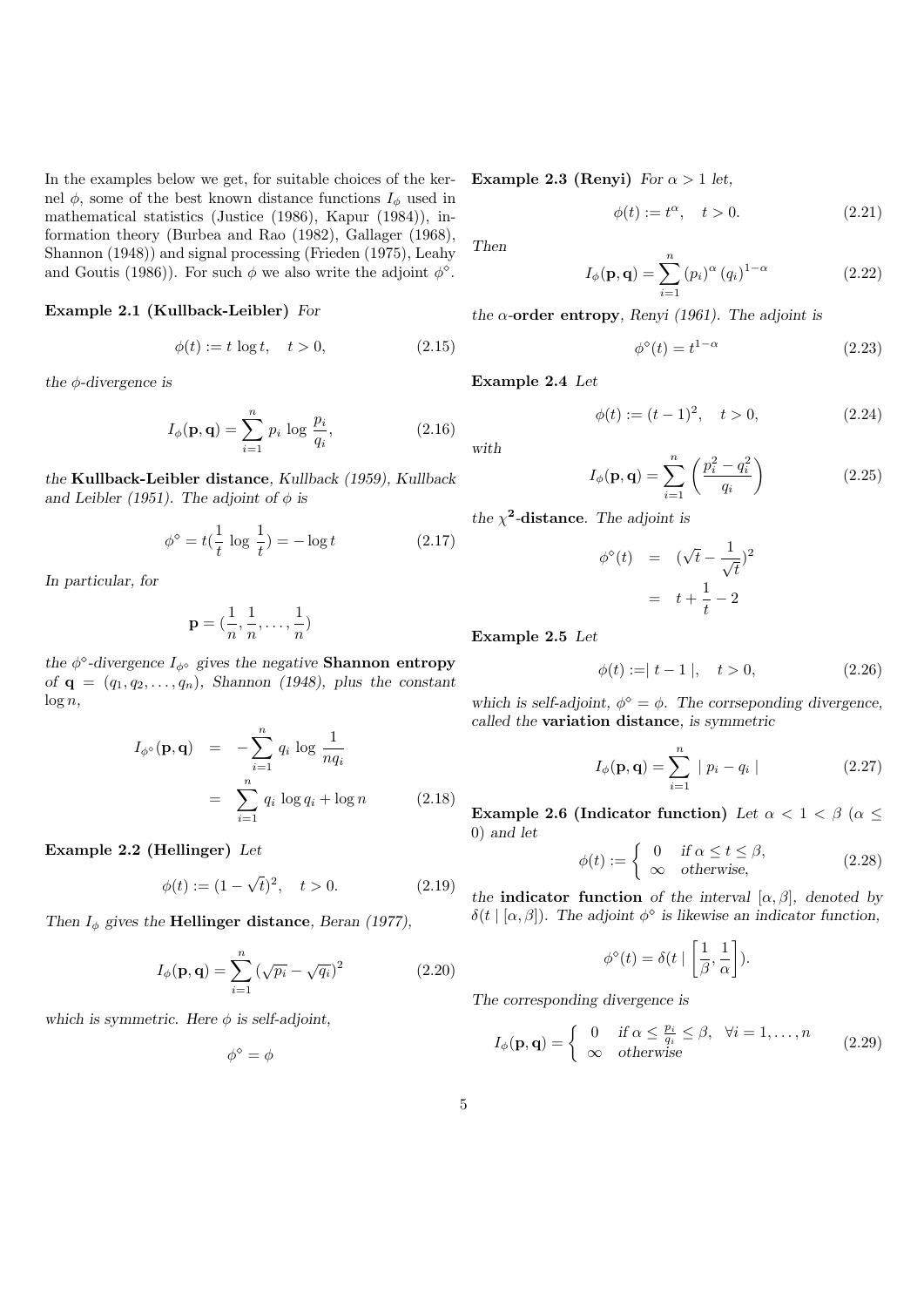# 3 Convex analysis

This section contains required results from convex analysis. For a function  $f : \mathbb{R}^n \to \mathbb{R}$ , we recall the definitions of **con**jugate functions, Rockafellar (1970):

$$
f^*(y) := \sup_x \{ \mathbf{y} \cdot \mathbf{x} - f(\mathbf{x}) \}
$$
 (3.1)

the convex conjugate,

$$
f_*(y) := \inf_x \{ \mathbf{y} \cdot \mathbf{x} - f(\mathbf{x}) \}
$$
(3.2)

the concave conjugate .

The conjugacy operation is fundamental to derive duality results. For various interpretations and applications the reader is refered to Rocakfellar (1970) and Roberts and Varberg (1973).

The following lemma, whose proof is omitted, is useful in the sequel.

#### Lemma 3.1

(a)  $\phi$  convex  $\Longrightarrow (-\phi)_*(x) = -\phi^*(-x), \ \forall x,$ (b) u concave  $\Longrightarrow (-u)^*(x) = -u_*(-x), \ \forall x. \ \Box$ 

Some odd properties of conjugates and inverses are collected in the following theorem. Of particular interest is (the seemingly new) part (d), giving the conjugate of the inverse function.

**Theorem 3.1** Let  $u : \mathbb{R} \to \mathbb{R}$  be strictly increasing and concave. Then:

(a) dom  $u_* \subset \mathbb{R}_+$ (b) dom  $(u^{-1})^* \subset \mathbb{R}_+$ (c)  $y \in \text{dom}(u^{-1})^* \Longleftrightarrow \frac{1}{y} \in \text{dom} u_*$ , for all  $y > 0$ (d) For all  $y > 0$ 

$$
(u^{-1})^*(y) = -y u_*(\frac{1}{y})
$$
  
= -(u\_\*)°(y), see (2.13). (3.3)

Proof. (a) By Rockafellar (1970),  $\S 24$ ,

ri (dom 
$$
u_*
$$
)  $\subset$ range  $\partial u \subset$  dom  $u_*$ 

(where ri denotes relative interior and  $\partial u$  is the subdifferential of u) and by the monotonicity of  $u$ ,

$$
\begin{array}{rcl}\n\text{range } \partial u & \subset & \mathbb{R}_+ \\
\cdots \text{ ri } (\text{dom } u_*) & \subset & \mathbb{R}_+ \\
\cdots \text{ dom } u_* & \subset & \mathbb{R}_+\n\end{array}
$$

(b) Similarly proved.

(c) Suppose

$$
\frac{1}{y} \in \text{dom } u_* \quad := \quad \{x : u_*(x) > -\infty\}
$$
\n
$$
\text{but } y \notin \text{dom } (u^{-1})^* \quad := \quad \{t : (u^{-1})^*(t) < \infty\}
$$

Then for any  $M > 0$  there exists  $s = s(M)$  such that

$$
sy - u^{-1}(s) > M
$$

Let  $t = u^{-1}(s)$ .

. .

$$
u(t)y - t > M
$$
  
\n
$$
\frac{t}{y} - u(t) < -\frac{M}{y}
$$
 (since  $y > 0$ )  
\n
$$
\therefore \frac{1}{y} \notin \text{dom } u_*, \text{ a contradiction.}
$$

The converse is proved similarly.

(d) By definition of the convex conjugate we have :

$$
(u^{-1})^{*}(y) = \sup_{t} \{ ty - u^{-1}(t) \}
$$
  
=  $\sup_{t,s} \{ ty - s : s = u^{-1}(t) \}$   
=  $\sup_{s} \{ y u(s) - s \}$   
=  $-y \inf_{s} \{ \frac{s}{y} - u(s) \} = -y u_{*}(\frac{1}{y})$   
for all  $y > 0$ .  $\Box$ 

An illustrative application of Theorem 3.1(d) is the following result, describing the inverse function as an extremal value.

Corollary 3.1 Let  $u : \mathbb{R} \to \mathbb{R}$  be strictly increasing and concave. Then

$$
u^{-1}(t) = \sup_{x>0} \{x t - (u_*)^{\diamond}(x)\}\tag{3.4}
$$

Proof. Taking the convex conjugate of both sides of  $(3.3)$ and using  $(2.13)$  the result follows.  $\Box$ 

Example 3.1 Let

$$
u(t) = \log t - t, \quad t > 0.
$$

The inverse  $u^{-1}$  cannot be computed analytically, however we can calculate its conjugate  $(u^{-1})^*$ . Indeed, the concave conjugate of u is

$$
u_*(x) = 1 + \log(1+x), \quad (x > -1)
$$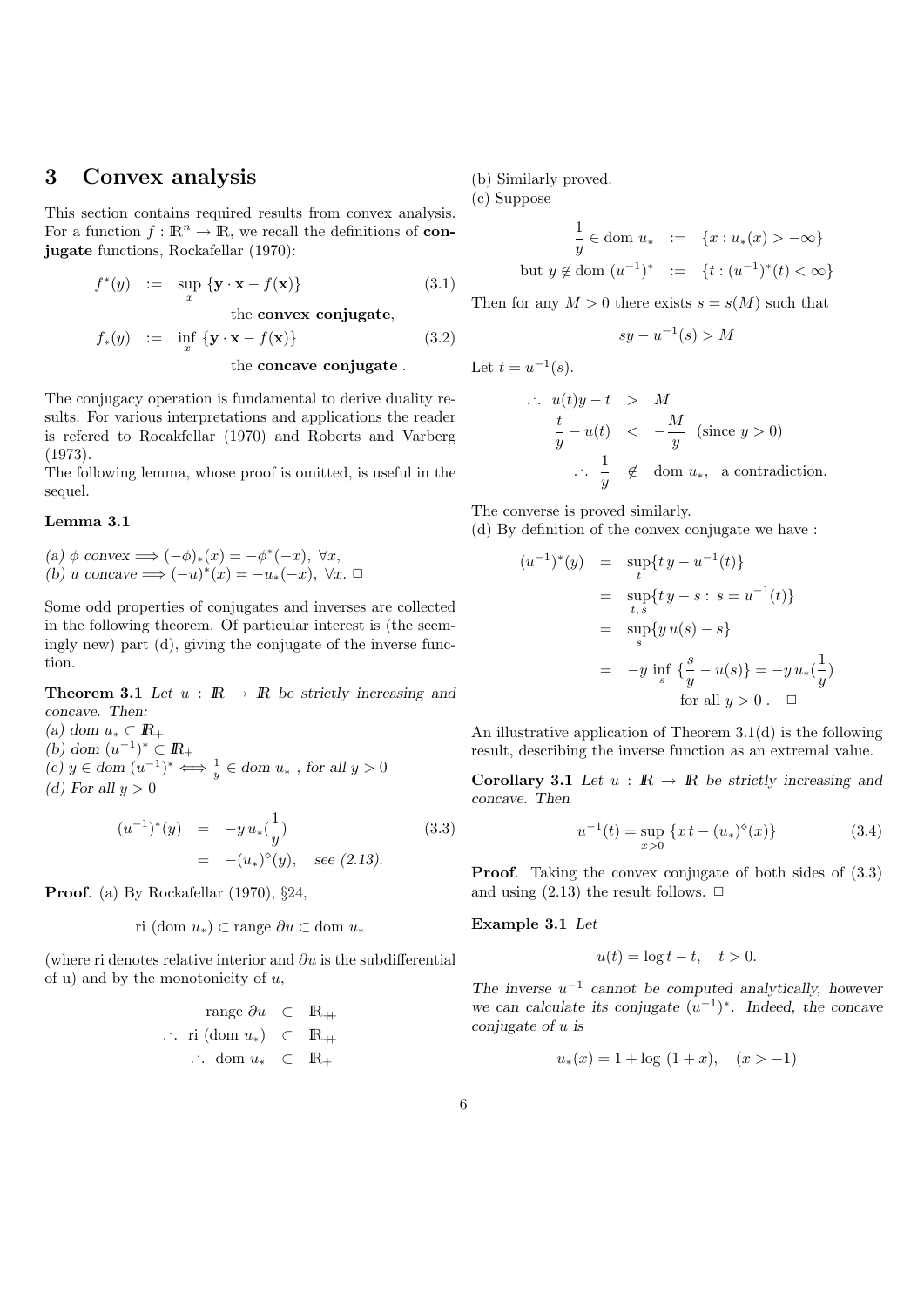and, by (3.3),

$$
(u^{-1})^*(x) = x \log \frac{x}{1+x} - x, \quad (x > -1)
$$

A "companion" of Theorem 3.1(a) is the following:

**Lemma 3.2** Let  $\phi : \mathbb{R} \to \mathbb{R}$  be convex. Then (a) dom  $\phi \subseteq \mathbb{R}_+ \Longrightarrow \phi^*$  is nondecreasing. (b) dom  $\phi \subseteq \mathbb{R}_+ \Longrightarrow \phi^*$  is increasing.

**Proof.** (a) Let  $y_2 > y_1$ . Then, by the gradient inequality for the convex function  $\phi^*$ ,

$$
\phi^*(y_2) - \phi^*(y_1) \ge (y_2 - y_1) y^*, \quad \forall y^* \in \partial \phi^*(y_1) \subset \text{range } \partial \phi^* \tag{3.5}
$$

But

ri (
$$
\text{dom } \phi
$$
)  $\subset$ range  $\partial \phi^* \subset \text{dom } \phi \subseteq \mathbb{R}_+$ 

For  $y^* \in \partial \phi^*(y_1)$  we therefore have  $y^* \geq 0$ , and by  $(3.5)$ ,

$$
\phi^*(y_2) \ge \phi^*(y_1)
$$

(b) Similarly proved.  $\Box$ .

**Remark.** If in Lemma 3.2(a)  $\phi$  is essentially smooth in  $\mathbb{R}_+$ (see Rockafellar (1970)), then  $\phi^*$  is strictly increasing.

In the following theorem we introduce a functional (3.6), needed in the sequel, but of interest in itself.

**Theorem 3.2** For  $h : \mathbb{R}^n \to \mathbb{R}$  define  $h_+ : \mathbb{R}^n \to \mathbb{R}$  by

$$
h_{+}(\mathbf{y}) := \sup_{\substack{z \in \mathbb{R} \\ \mathbf{x} \in \mathbb{R}^n}} \{z + h(\mathbf{x} - z\mathbf{e}) : \mathbf{y} \cdot \mathbf{x} = 0\} \qquad (3.6)
$$

where  $\mathbf{e}^T = (1, 1, \dots, 1)$ . Then for any  $\mathbf{y} \in \mathbb{R}^n$  with  $\sum y_i \neq 0$ ,

$$
h_{+}(\mathbf{y}) = -h_{*}(\frac{\mathbf{y}}{\sum y_{i}})
$$
\n(3.7)

**Proof.** Let  $\mathbf{v} := \frac{\mathbf{y}}{\sum y_i}$ . Then

$$
-h_*(\mathbf{v}) = -\inf_{\mathbf{u} \in \mathbb{R}^n} \{ \mathbf{v} \cdot \mathbf{u} - h(\mathbf{u}) \}
$$
(3.8)

For any  $\mathbf{u} \in \mathbb{R}^n$  let

$$
z = -\mathbf{v} \cdot \mathbf{u} \tag{3.9}
$$

$$
\mathbf{x} = \mathbf{u} + z\mathbf{e} \tag{3.10}
$$

Then  $\mathbf{v} \cdot \mathbf{x} = 0$  since  $\mathbf{e} \cdot \mathbf{v} = 1$ .

.

.

$$
-h_*(\mathbf{v}) = - \inf_{z \in \mathbb{R}} \{ -z - h(\mathbf{x} - z\mathbf{e}) \},
$$
  
\n
$$
\mathbf{x} \in \mathbb{R}^n
$$
  
\n
$$
\mathbf{v} \cdot \mathbf{x} = 0
$$
  
\n
$$
z \in \mathbb{R}
$$
  
\n
$$
\mathbf{x} \in \mathbb{R}^n
$$
  
\n
$$
\mathbf{v} \cdot \mathbf{x} = 0
$$
  
\n
$$
(\mathbf{z} + h(\mathbf{x} - z\mathbf{e})) \quad \Box
$$

If  $h$  is strictly concave and continuously differentiable, we can get explicit expressions for the optimal  $z^*$  and  $x^*$  in Theorem 3.2. Indeed, by differentiating the infimand in (3.8), it follows that the optimal  $\mathbf{u}^*$  satisfies

$$
\mathbf{v} = \nabla h(\mathbf{u}^*)
$$
  
\n
$$
\mathbf{u}^* = (\nabla h)^{-1}(\mathbf{v})
$$
  
\n
$$
= (\nabla h)^{-1}(\frac{\mathbf{y}}{\mathbf{e} \cdot \mathbf{y}})
$$

Therefore, by  $(3.9)$  and  $(3.10)$ , the optimal  $z^*$  and  $\mathbf{x}^*$  are

$$
z^* = -\mathbf{v}^T \mathbf{u}^* = -\frac{\mathbf{y}^T}{\mathbf{e} \cdot \mathbf{y}} (\nabla h)^{-1} (\frac{\mathbf{y}}{\mathbf{e} \cdot \mathbf{y}})
$$
  

$$
\mathbf{x}^* = \mathbf{u}^* + z^* \mathbf{e} = \left(I - \frac{\mathbf{e} \mathbf{y}^T}{\mathbf{e}^T \mathbf{y}}\right) (\nabla h)^{-1} (\frac{\mathbf{y}}{\mathbf{e} \cdot \mathbf{y}})
$$
  

$$
= P_{\mathbf{e}^\perp} (\nabla h)^{-1} (\frac{\mathbf{y}}{\mathbf{e} \cdot \mathbf{y}})
$$

where  $P_{e^{\perp}}$  is the orthogonal projection perpendicular to **e**. Similarly,

$$
-z^* \mathbf{e} = \frac{\mathbf{e} \mathbf{y}^T}{\mathbf{e}^T \mathbf{y}} (\nabla h)^{-1} \left(\frac{\mathbf{y}}{\mathbf{e} \cdot \mathbf{y}}\right) = P_\mathbf{e} (\nabla h)^{-1} \left(\frac{\mathbf{y}}{\mathbf{e} \cdot \mathbf{y}}\right) \tag{3.11}
$$

where  $P_{\rm e}$  is the perpendicular projection along  ${\rm e}$ .

# 4 The recourse certainty equivalent

In this section we relate the recourse certainty equivalent (RCE), see (1.3), and the Csiszár  $\phi$ -divergence, (2.1).

Given a strictly increasing and concave  $u : \mathbb{R} \to \mathbb{R}$ , the function  $\phi$  defined by

$$
\phi = -u_*\tag{4.1}
$$

is convex, and by Theorem 3.1(a),  $\phi : \mathbb{R}_+ \to \mathbb{R}$ . For such  $(u, \phi)$ , an extremal principle for the RCE  $S_u$  in terms of  $I_\phi$  is given in Theorem 4.1, and interpreted in Section 4.2.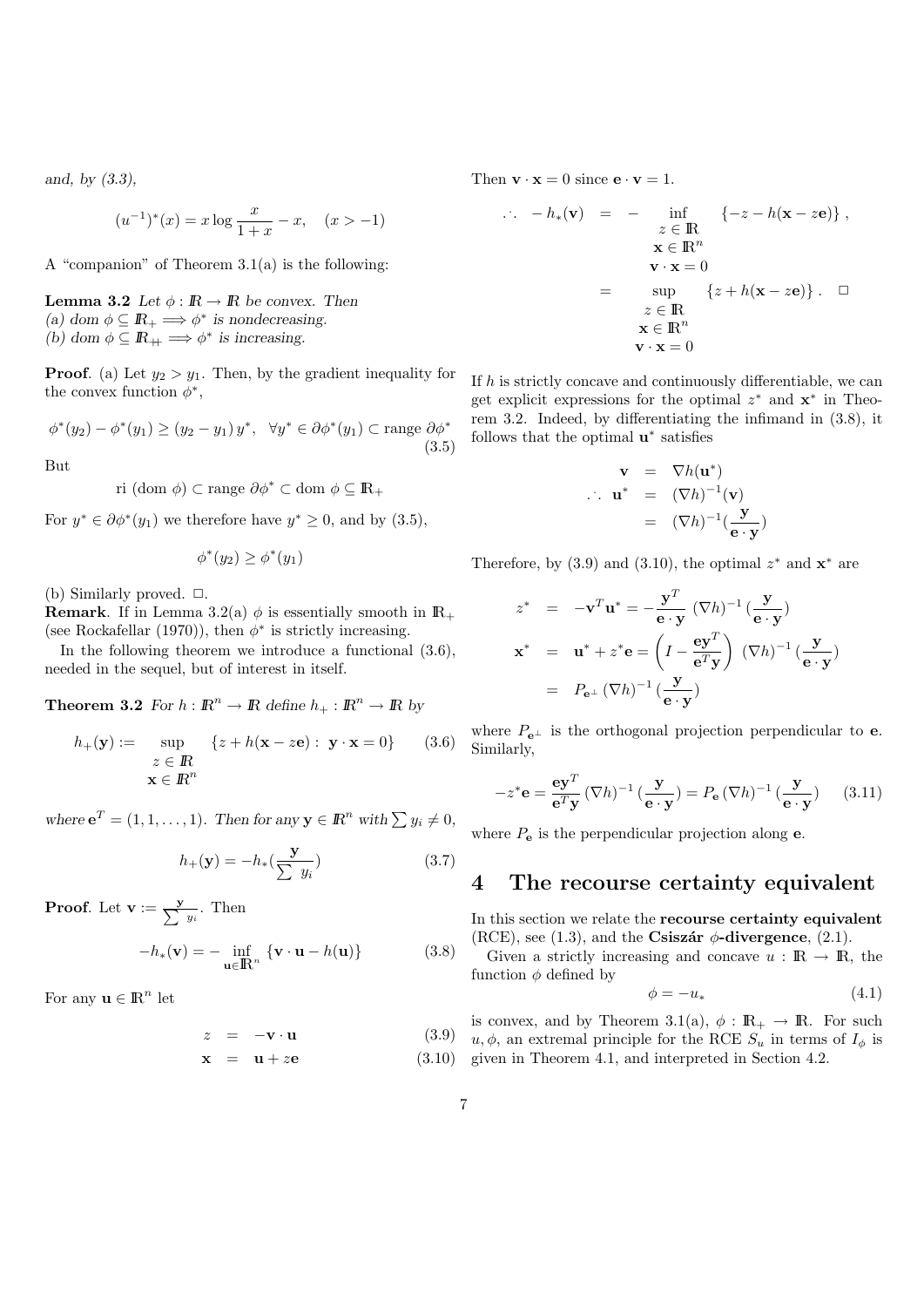Conversely, for a convex  $\phi : \mathbb{R}_+ \to \mathbb{R}$ , the function u defined by

$$
u(t) := -\phi^*(-t)
$$
 (4.2)

is, under certain assumptions on  $\phi$ , concave. Theorem 4.2 then gives an extremal priciple expressing  $I_{\phi}$  in terms of  $S_u$ . The economic interpretation, in Section 4.4, is that  $I_{\phi}$  is the optimal value of an insurance plan, for an RCE maximizer.

#### 4.1 An extremal principle for the RCE

**Theorem 4.1** Let  $u : \mathbb{R} \to \mathbb{R}$  be strictly increasing, closed and concave, and let  $\phi = -u_*$  and  $\phi^{\diamond} = (u^{-1})^*$ , see Theorem 3.1(d). Then for any RV  $X = [\mathbf{x}, \mathbf{p}]$ ,

$$
S_u([\mathbf{x}, \mathbf{p}]) = \inf_{\mathbf{q} \in \mathbb{P}^n} \{ I_{\phi}(\mathbf{q}, \mathbf{p}) + \sum_{i=1}^n q_i x_i \} \qquad (4.3)
$$

$$
= \inf_{\mathbf{q} \in \mathbb{P}^n} \{ I_{\phi^\diamond}(\mathbf{p}, \mathbf{q}) + \sum_{i=1}^n q_i x_i \} \qquad (4.4)
$$

Proof. In the problem

$$
\inf_{\begin{array}{c} Q_i = 1\\ q_i \geq 0, \forall i \end{array}} \{I_{\phi}(\mathbf{q}, \mathbf{p}) + \sum_{i=1}^n q_i x_i\}
$$

the objective is convex in q and the constraints are linear. Therefore the optimal value is equal to the optimal value of the Lagrangian dual problem,

$$
\sup_{\lambda} \inf_{\mathbf{q}\geq\mathbf{0}} \left\{ I_{\phi}(\mathbf{q}, \mathbf{p}) + \sum_{i=1}^{n} q_{i} x_{i} + \lambda (1 - \sum q_{i}) \right\} =
$$
\n
$$
= \sup_{\lambda} \inf_{\mathbf{q}\geq\mathbf{0}} \left\{ I_{\phi}(\mathbf{q}, \mathbf{p}) + \sum_{i=1}^{n} q_{i} (x_{i} - \lambda) + \lambda \right\}
$$
\n
$$
= \sup_{\lambda} \left\{ \lambda + \sum_{i} \inf_{q_{i}\geq 0} \left\{ q_{i} (x_{i} - \lambda) + \sum_{i} p_{i} \phi \left( \frac{q_{i}}{p_{i}} \right) \right\} \right\}
$$
\n
$$
= \sup_{\lambda} \left\{ \lambda + \sum_{i} p_{i} \inf_{q_{i}\geq 0} \left\{ \frac{q_{i}}{p_{i}} (x_{i} - \lambda) - u_{*} \left( \frac{q_{i}}{p_{i}} \right) \right\} \right\}
$$
\n
$$
= \sup_{\lambda} \left\{ \lambda + \sum_{i} p_{i} \inf_{t\geq 0} \left\{ t (x_{i} - \lambda) - u_{*}(t) \right\} \right\}
$$
\n
$$
= \sup_{\lambda} \left\{ \lambda + \sum_{i} p_{i} u_{**}(x_{i} - \lambda) \right\}
$$
\n(since dom  $u_{*} \subset \mathbb{R}_{+}$ , Theorem 3.1(a))\n
$$
= \sup_{\lambda} \left\{ \lambda + Eu(X - \lambda) \right\}
$$
\n
$$
(u = u_{**} \text{ since } u \text{ is closed concave})
$$
\n
$$
= S_{u}([x, p]).
$$

The equality (4.4) follows from (4.3) and (2.14).  $\Box$ 

An infinite dimensional version of this theorem was proved in Ben-Tal and teboul le (1987).

#### 4.2 A duality interpretation

We recall from Ben-Tal and Ben-Israel (1991) that, for a RV X, the RCE  $S_u(X)$  is the optimal value of the problem

$$
\sup \{ z : \text{``} z \le X\text{''} \} \tag{P}
$$

where optimality is in the sense of **recourse** or **two stage op**timization (Dantzig (1955), Dantzig and Madansky (1961)), using the **value risk function**  $u$  to account for the stochastic constraint

" $z \leq X$ ".

We interpret the RHS of (4.3) as the following dual of (P),

$$
\inf \{ z : \text{``} z \ge X \text{''} \} \tag{D}
$$

where the stochastic constraint

$$
"z \ge X" \tag{4.5}
$$

is "enforced" by using a stochastic penalty function, Ben-Tal (1985).

Given the RV

$$
X=[\mathbf{x},\mathbf{p}]
$$

and z, define the subset of probability vectors

$$
R\{z\} := \{ \mathbf{q} \in \mathbb{P}^n : z \ge \sum_i q_i x_i \},\tag{4.6}
$$

representing the set of RV's

$$
\{Z = [\mathbf{x}, \mathbf{q}] : \ \mathbf{q} \in R\{z\}\}
$$

with the same support as  $X$ , which satisfy  $(4.5)$  "in the mean".

We then interpret the problem (D) as

$$
\inf \{ z + P(z) \} \tag{D1}
$$

where  $P(z)$  is the **penalty** 

$$
P(z) := "dist" (\mathbf{p}, R\{z\}) = \inf_{\mathbf{q} \in R\{z\}} "dist" (\mathbf{q}, \mathbf{p}) \qquad (4.7)
$$

and "dist" is the "distance" induced by the  $\phi$ -divergence,

$$
P(z) = \inf_{\mathbf{q} \in R\{z\}} I_{\phi}(\mathbf{q}, \mathbf{p})
$$
 (4.8)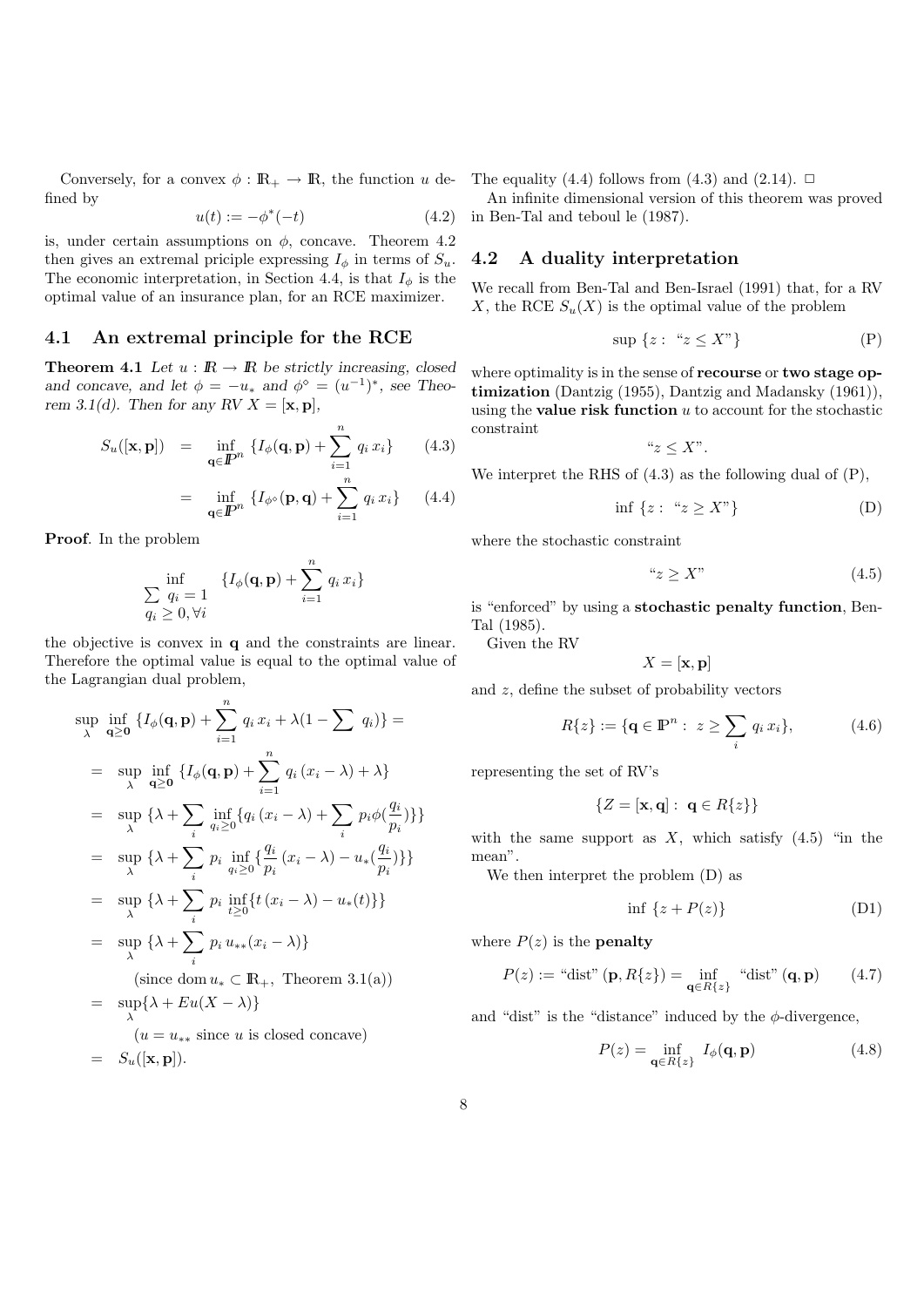Therefore, the problem (D1) is

$$
\inf_{z} \{z + I_{\phi}(\mathbf{q}, \mathbf{p})\} =
$$
  
\n
$$
\mathbf{q} \in R\{z\}
$$
  
\n
$$
= \inf_{\mathbf{q} \in \mathbb{P}^n} \inf_{z \ge \sum_{i} q_i x_i} \{z + I_{\phi}(\mathbf{q}, \mathbf{p})\}
$$
  
\n
$$
= \inf_{\mathbf{q} \in \mathbb{P}^n} \{I_{\phi}(\mathbf{q}, \mathbf{p}) + \sum_{i} q_i x_i\}
$$

which is the RHS of (4.3).

### 4.3 Two extremal principles for the  $\phi$ divergence

**Theorem 4.2** Let  $\phi : \mathbb{R}_+ \to \mathbb{R}$  be convex, with dom  $\phi \subset \mathbb{R}$  $\mathbb{R}_+$ . Define

$$
u(t) := -\phi^*(-t) \qquad (4.9)
$$
  
=  $-\sup_x \{(-t)x - \phi(x)\}$   
=  $\inf_x \{tx + \phi(x)\}$  (4.10)

Then for any  $\mathbf{p}, \mathbf{q} \in \mathbb{P}^n$ ,

$$
I_{\phi}(\mathbf{q}, \mathbf{p}) = \sup_{\mathbf{x} \in \mathbb{R}^n} S_u([\mathbf{x}, \mathbf{p}])
$$
 (4.11)  

$$
\mathbf{q} \cdot \mathbf{x} = 0
$$

Furthermore, if dom  $\phi = \emptyset$ , define the function v by

$$
v(x) := (\phi^*)^{-1}(x), \tag{4.12}
$$

see Lemma 3.2. Then for any  $\mathbf{p}, \mathbf{q} \in \mathbb{P}^n$ ,

$$
I_{\phi}(\mathbf{p}, \mathbf{q}) = \sup_{\mathbf{X} \in \mathbb{R}^n} S_v([\mathbf{x}, \mathbf{p}])
$$
 (4.13)  
\n
$$
\mathbf{q} \cdot \mathbf{x} = 0
$$

Proof. The RHS of  $(4.11)$  is

$$
\sup_{\mathbf{q}\cdot\mathbf{x}=0} \sup_{z} \left\{ z + \sum_{i} p_i u(x_i - z) \right\}
$$

Define

$$
h(x) := \sum_{i} p_i u(x_i).
$$

Then,

RHS of  $(4.11) = h_+(\mathbf{q})$  see  $(3.6)$ 

$$
= -h_*(\mathbf{q}), \text{ by Theorem 3.2},
$$
  
\n
$$
= -\inf_{\mathbf{x} \in \mathbb{R}^n} \left\{ \sum_i q_i x_i - \sum_i p_i u(x_i) \right\}
$$
  
\n
$$
= -\sum_i \inf_{x_i} \left\{ q_i x_i - p_i u(x_i) \right\}
$$
  
\n
$$
= -\sum_i p_i \inf_{x_i} \left\{ \frac{q_i}{p_i} x_i - u(x_i) \right\}
$$
  
\n
$$
= -\sum_i p_i u_*(\frac{q_i}{p_i})
$$
  
\n
$$
= -\sum_i p_i \phi(\frac{q_i}{p_i}),
$$
  
\nby (4.9) and Lemma 3.1  
\n
$$
I_{\phi}(\mathbf{q}, \mathbf{p})
$$

**Theorem 4.3** Let  $\phi : \mathbb{R}_+ \to \mathbb{R}$  be convex, and let u be defined by (4.2). Then for all  $\mathbf{p}, \mathbf{q} \in \mathbb{P}^n$ ,

$$
I_{\phi}(\mathbf{q}, \mathbf{p}) = \sup_{x \in \mathbb{R}^n} \{ S_u([\mathbf{x}, \mathbf{p}]) - \sum q_i x_i \}
$$
(4.14)

**Proof.** For  $g : \mathbb{R}^n \to \mathbb{R}$  define  $\hat{g} : \mathbb{R}^n \to \mathbb{R}$  by

$$
\hat{g}(\mathbf{y}) := \sup_{x \in \mathbb{R}^n, \ z \in \mathbb{R}} \{ z + g(\mathbf{x} - z\mathbf{e}) - \mathbf{y} \cdot \mathbf{x} \}
$$

where  $e^T = (1, \ldots, 1)$ . Then,

$$
\hat{g}(\mathbf{y}) = \sup_{x,z,w} \{z + g(\mathbf{w}) - \mathbf{y} \cdot \mathbf{x} : \mathbf{x} - z\mathbf{e} = \mathbf{w}\}\
$$
  
\n
$$
= \sup_{z,w} \{z + g(\mathbf{w}) - \mathbf{y} \cdot (\mathbf{w} + z\mathbf{e})\}\
$$
  
\n
$$
= \sup_{w} \{g(\mathbf{w}) - \mathbf{y} \cdot \mathbf{w}\} + \sup_{z} \{1 - \mathbf{y} \cdot \mathbf{e}\}z
$$
  
\n
$$
= -g_*(\mathbf{y}) \text{ if } \mathbf{y} \cdot \mathbf{e} = 1.
$$

Define

$$
g(x) := \sum_i p_i u(x_i)
$$

Then,

RHS of (4.14) = 
$$
-g_*(\mathbf{q})
$$
 (since  $\sum_i q_i = 1$ )  
\n=  $-\inf \{ \sum_i q_i x_i - p_i u(x_i) \}$   
\n=  $-\sum_i p_i \inf \{ \frac{q_i}{p_i} x_i - u(x_i) \}$   
\n=  $-\sum_i p_i u_*(\frac{q_i}{p_i})$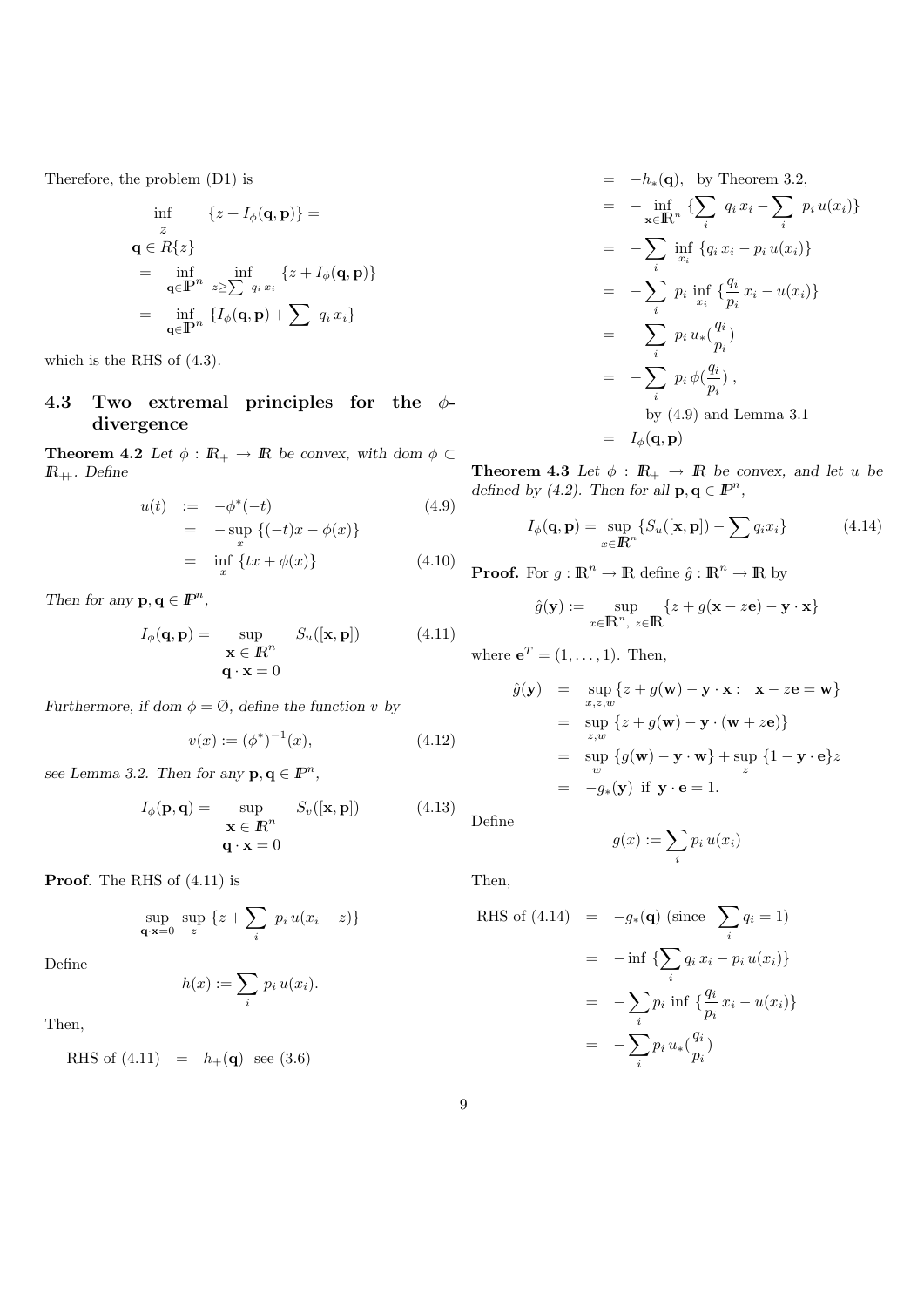$$
= \sum_{i} p_i \phi(\frac{q_i}{p_i}) \text{ (by (4.9) and Lemma 3.1)}
$$

$$
= I_{\phi}(\mathbf{q}, \mathbf{p}) \square
$$

### 4.4 The  $\phi$ -divergence and optimal insurance plans

We recall here the insurance model of Ben-Tal and Ben-Israel (1991), §9. The elements of this model are:

n states of nature

 $\mathbf{p} = (p_1, \ldots, p_n)$  their probabilities

- $\overline{q}_i$  = premium for 1\$ coverage in state  $i, \overline{q}_i > 0$ <br> $\overline{B}$  = insurance budget
- $=$  insurance budget

 $q_i$  =  $\bar{q}_i / \sum_{j=1}^n \bar{q}_j$  = normalized premium

- $\begin{array}{ll} B&=\bar B/\sum_{j=1}^h\bar q_j&={\rm \bf normalized\ budget} \end{array}$
- $\bar{x}_i$  = income in state i
- $\bar{\mathbf{x}} = (\bar{x}_1, \dots, \bar{x}_n)$  the decision variable

The insurance problem, for an RCE maximizer, is

$$
\begin{array}{ll}\n\text{max} & S_u([\bar{\mathbf{x}}, \mathbf{p}]) - \sum_i q_i \, \bar{x}_i \\
\text{s.t.} & \sum_i q_i \, \bar{x}_i = B, \text{ the budget constraint}\n\end{array} \tag{INS}
$$

Changing the decision variables from  $\bar{x}_i$  to,

$$
x_i := \bar{x}_i - B \tag{4.15}
$$

we can rewrite (INS) as

$$
\begin{array}{ll}\n\text{max} & S_u([\mathbf{x} + B\mathbf{e}, \, \mathbf{p}]) - B \\
\text{s.t.} & \sum_i \, q_i \, x_i = 0, \text{ the normalized budget constraint}\n\end{array}
$$

which, by the shift additivity of  $S_u$ , Ben-Tal and Ben-Israel  $(1991)$ , Theorem  $2.1(a)$ , reduces to

$$
\begin{array}{ll}\n\max & S_u([\mathbf{x}, \mathbf{p}]) \\
\text{s.t.} & \sum_i q_i x_i = 0\n\end{array}
$$

the RHS of (4.11).

By Theorem 4.2 the  $\phi$ -divergence functional,

$$
I_{\phi}(\mathbf{q}, \mathbf{p}), \quad \mathbf{p}, \mathbf{q} \in \mathbb{P}^n
$$

can be interpreted as the optimal value (for an RCE maximizer) of an insurance plan, subject to the budget constraint  $\sum_i q_i x_i = 0$ . Here **p** is the underlying probability vector, and q is the vector of normalized premiums. Alternatively, by Theorem 4.3, the  $\phi$ -divergence can be interpreted as the (unconstrained) optimal value (for an RCE maximizer) of insurance coverage minus insurance costs (compare with Theorem 5.2).

### 5 Expected utility

In Section 4 we established relations between the RCE  $S_u$ and the  $\phi$ -divergence, where u and  $\phi$  are related by (4.2) or (4.1). Very similar relations hold between the EU and the  $\phi$ -divergence. This is unexpected, in view of the great differences between the RCE and EU, see Ben-Tal and Ben-Israel (1991).

**Theorem 5.1** Let  $u : \mathbb{R} \to \mathbb{R}$  be strictly increasing, closed and concave, and let  $\phi = -u_*$ . Then, for any RV  $X = [\mathbf{x}, \mathbf{p}]$ with  $\mathbf{p} \in \mathbb{P}^n_+,$ 

$$
Eu([\mathbf{x}, \mathbf{p}]) = \inf_{\mathbf{q} \in \mathbb{R}_+^n} \{ I_{\phi}(\mathbf{q}, \mathbf{p}) + \sum_{i=1}^n q_i x_i \}, \qquad (5.1)
$$

Proof. The RHS of (5.1) is

$$
\inf_{\mathbf{q} \in \mathbb{R}_{+}^{n}} \{ \sum p_{i} \phi(\frac{q_{i}}{p_{i}}) + \sum q_{i} x_{i} \} =
$$
\n
$$
= \sum_{i} p_{i} \inf_{q_{i} \geq 0} \{ x_{i}(\frac{q_{i}}{p_{i}}) + \phi(\frac{q_{i}}{p_{i}}) \}
$$
\n
$$
= \sum_{i} p_{i} \inf_{t \geq 0} \{ x_{i} t - u_{*}(t) \}
$$
\n
$$
= \sum_{i} p_{i} u_{**}(x_{i}), \text{ since } \text{dom} u_{*} \subset \mathbb{R}_{+}
$$
\n
$$
= \sum_{i} p_{i} u(x_{i}) = Eu(X). \square
$$

The representation of EU given in Theorem 5.1 can be interpreted in a similar fashion to the interpretaion of RCE given in Section 4.2. The only difference is that the set  $R\{z\}$  is now defined by

$$
R\{z\}:=\{\mathbf{q}\in\mathbb{R}^n_+:\ z\geq\sum_i q_i\,x_i\},\
$$

instead of (4.6). Theorem 5.1 is illustrated, for the logarithmic utility, as follows.

#### Example 5.1 (logarithmic utility) Let

$$
u(x) = \log(1+x) \tag{5.2}
$$

Then, by  $(1.11)$  and  $(3.2)$ ,

$$
\begin{array}{rcl}\n\phi(t) & = & -u_*(t) \\
& = & -\inf_{x>-1} \{tx - \log\left(1+x\right)\} \\
& = & t - \log t - 1\n\end{array} \tag{5.3}
$$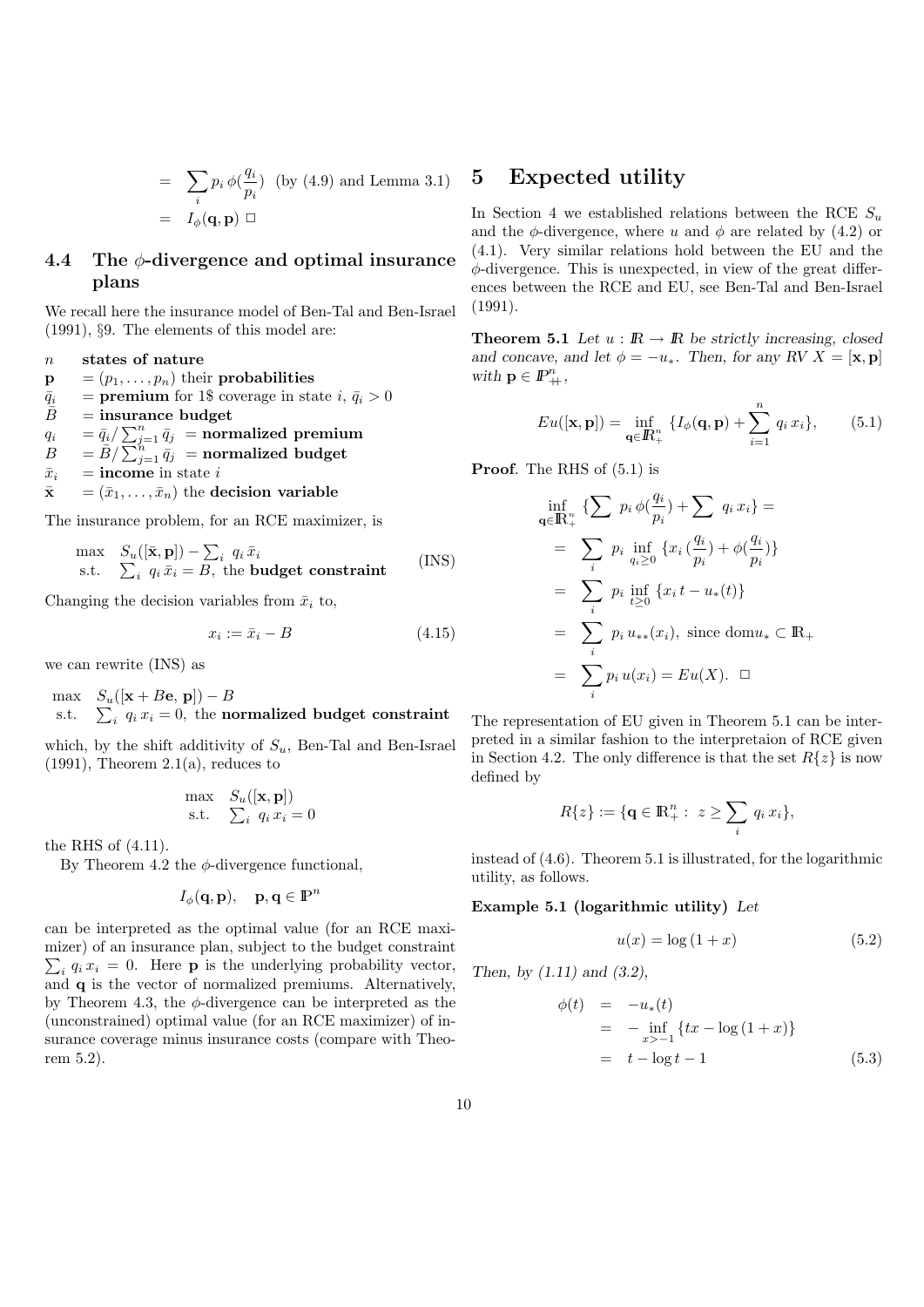For this  $\phi$ , and any  $\mathbf{p}, \mathbf{q} \in \mathbb{R}_+^n$ ,

$$
I_{\phi}(\mathbf{p}, \mathbf{q}) = \sum_{i=1}^{n} q_i \phi\left(\frac{p_i}{q_i}\right)
$$
  
= 
$$
\sum_{i=1}^{n} q_i \left[\frac{p_i}{q_i} - \log\left(\frac{p_i}{q_i}\right) - 1\right]
$$
  
= 
$$
\sum_{i=1}^{n} p_i - \sum_{i=1}^{n} q_i - \sum_{i=1}^{n} q_i \log\left(\frac{p_i}{q_i}\right) \quad (5.4)
$$

In Theorem 5.1,  $\mathbf{p} \in \mathbb{P}^n_+$ , so by (5.4),

$$
I_{\phi}(\mathbf{q}, \mathbf{p}) = \sum_{i=1}^{n} q_i - 1 - \sum_{i=1}^{n} p_i \log \left( \frac{q_i}{p_i} \right) \tag{5.5}
$$

Therefore,

RHS of (5.1) = 
$$
\inf_{\mathbf{q} \in \mathbb{R}_{+}^{n}} \{-1 + \sum_{i=1}^{n} q_{i} - \sum_{i=1}^{n} p_{i} \log \left(\frac{q_{i}}{p_{i}}\right) + \sum_{i=1}^{n} q_{i} x_{i}
$$
 (5.6)

By differentiating we find the minimizing  $q$ 

$$
q_i = \frac{p_i}{1 + x_i}
$$

which, when substituted in (5.6), gives

RHS of (5.1) = 
$$
\sum_{i=1}^{n} p_i \log(1 + x_i)
$$

$$
= Eu([\mathbf{x}, \mathbf{p}])
$$

**Theorem 5.2** Let  $\phi$  :  $\mathbb{R}_+ \to \mathbb{R}$  be convex, and let u be defined by (4.2). Then for all  $\mathbf{p} \in \mathbb{P}^n$ ,  $\mathbf{q} \in \mathbb{R}_+^n$ ,

$$
I_{\phi}(\mathbf{q}, \mathbf{p}) = \sup_{\mathbf{x} \in \mathbb{R}^n} \left\{ \sum_{i=1}^n p_i u(x_i) - \sum_{i=1}^n q_i x_i \right\} \tag{5.7}
$$

Proof. The RHS of  $(5.7)$  is

$$
\sum_{i} p_{i} \sup_{x_{i}} \{u(x_{i}) - \frac{q_{i}}{p_{i}} x_{i}\} =
$$
\n
$$
= \sum_{i} p_{i} \sup_{x_{i}} \{-\phi^{*}(-x_{i}) - \frac{q_{i}}{p_{i}} x_{i}\}
$$
\n
$$
= \sum_{i} p_{i} \sup_{t} \{\frac{q_{i}}{p_{i}} t - \phi^{*}(t)\}
$$
\n
$$
= \sum_{i} p_{i} \phi^{**}(\frac{q_{i}}{p_{i}}) = I_{\phi}(\mathbf{q}, \mathbf{p}) \square
$$

Example 5.2 We illustrate Theorem 5.2 for the logarithmic utility  $(5.2)$  of Example 5.1. For that u,

RHS of (5.7) = 
$$
\sup_{\mathbf{x} \in \mathbb{R}^n} \left\{ \sum_{i=1}^n p_i \log(1 + x_i) - \sum_{i=1}^n q_i x_i \right\}
$$
 (5.8)

The maximizing **x** is

$$
x_i = \frac{p_i}{q_i} - 1
$$

which, substituted in (5.8), gives

RHS of (5.7) = 
$$
\sum_{i=1}^{n} p_i \log(\frac{p_i}{q_i}) - \sum_{i=1}^{n} p_i + \sum_{i=1}^{n} q_i
$$
  
=  $I_{\phi}(\mathbf{q}, \mathbf{p}), \text{ by (5.5), since } \mathbf{p} \in \mathbb{I}^{pn}$ 

(5.6) interpret Theorem 5.2 in terms of optimal insurance plans, In Subsection 4.4 we interpreted the  $\phi$ -divergence  $I_{\phi}(\mathbf{p}, \mathbf{q})$  as the optimal RCE value of an insurance plan given the probabilities p and the normalized premiums q. We can similarly where the objective is to maximize expected utility. Let  $\mathbf{x}, \mathbf{p}$ and q be as above. The insurance problem, for an EU maximizer, is

expected utility 
$$
\sup_{\mathbf{x} \in \mathbb{R}^n} \left\{ \sum_{i} p_i u(x_i) - \sum_{i} q_i x_i \right\}
$$
 (5.9)

which is the RHS of (5.7).

**Remark.** The  $\phi$ -divergence DIV was given above in terms of a certainty equivalent (RCE or EU) and the expectation E, see Theorems 4.3 and 5.2. Analogously, these CE's were given in terms of DIV and E, Theorems 4.1 and 5.1. These extremal principles are symmetric in E, CE and DIV in the sense that each can be expressed in terms of the other two. For example, we can express E in terms of RCE and DIV as follows,

$$
E([\mathbf{x}, \mathbf{q}]) = \sup_{\mathbf{p} \in \mathbb{R}_{+}^{n}} \left\{ \sum_{i} p_{i} u(x_{i}) - I_{\phi}(\mathbf{q}, \mathbf{p}) \right\}
$$

### 6 Yaari's certainty equivalent

Consider a random variable  $X = [\mathbf{x}, \mathbf{p}]$ . The cummulative distribution is:

$$
F_i = \sum_{j=0}^{i} p_j, \quad i = 0, \dots, n.
$$
 (6.1)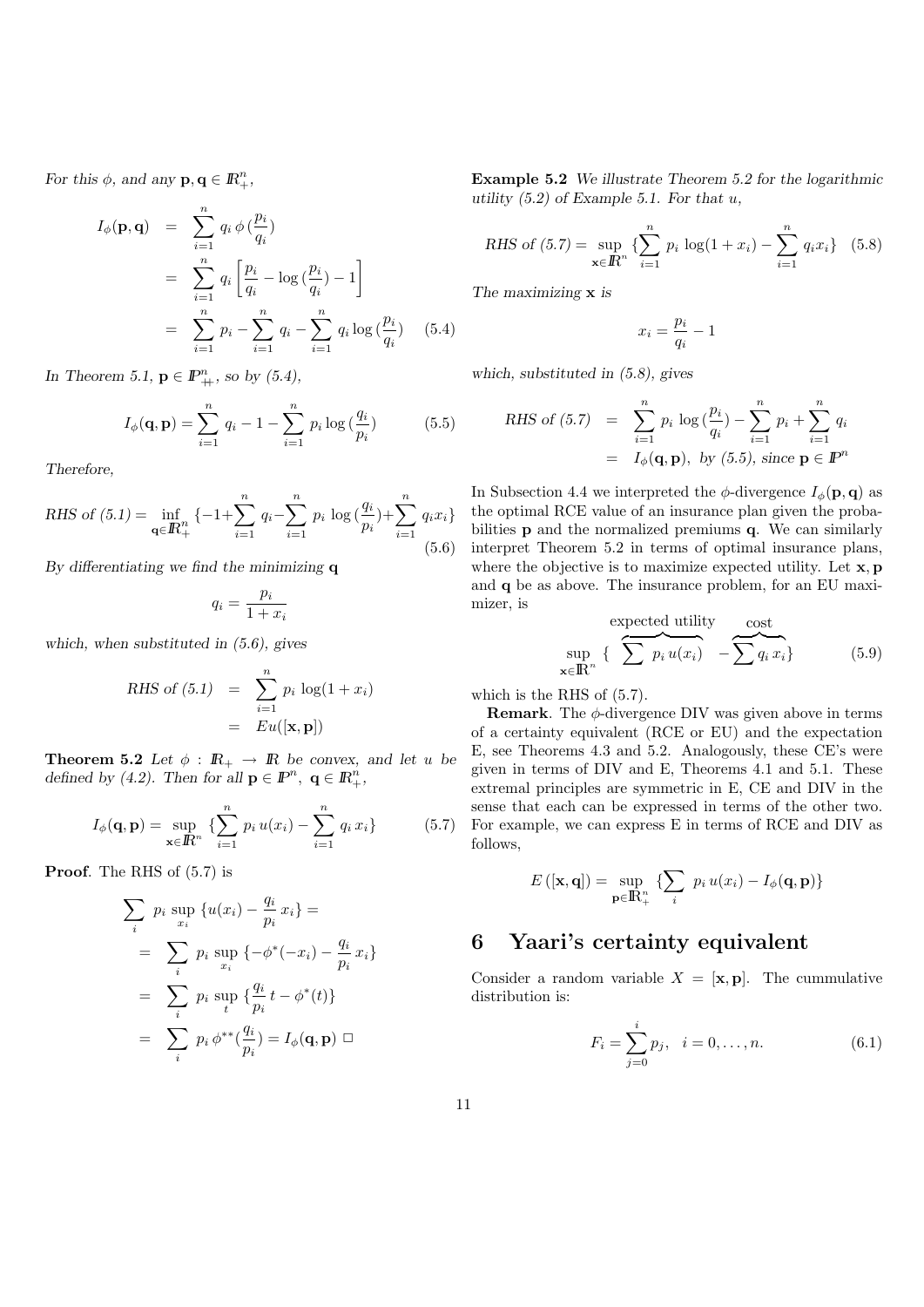where  $p_0 := 0$  and the corresponding decummulative distribution is

$$
\bar{F}_{i+1} := \sum_{j=i+1}^{n} p_j = 1 - F_i, \quad i = 0, \dots, n \tag{6.2}
$$

where  $\bar{F}_{n+1} := 0$ . Let  $f : [0,1] \to \mathbb{R}$  be a convex function. For the given vector  $\mathbf{x} = (x_1, x_2, \dots, x_n)^T$  define

$$
\Delta x_i := x_i - x_{i-1}, \ i = 1, \ldots, n
$$

where  $x_0 := 0$ , and denote  $\Delta \mathbf{x} = (\Delta x_1, \dots, \Delta x_n)^T$ . The certainty eqivalent of Yaari, Yaari (1987), is then defined as follows

$$
Y_f([\mathbf{x}, \mathbf{p}]) := \sum_{i=1}^n f(\bar{F}_i) \,\Delta x_i \tag{6.3}
$$

Without loss of generality we assume that

$$
x_1 < x_2 < \cdots < x_n, \quad y_1 < y_2 < \cdots < y_n
$$

Consider the  $\phi$ -divergence between  $\Delta x$  and  $\Delta y$ :

$$
I_{\phi}(\mathbf{\Delta y}, \mathbf{\Delta x}) := \sum_{i=1}^{n} \Delta x_{i} \phi(\frac{\Delta y_{i}}{\Delta x_{i}})
$$
(6.4)

 $\chi$ From Corollary 2.1 it follows (for  $\phi(1) = 0$ ) that

$$
I_{\phi}(\mathbf{\Delta y}, \mathbf{\Delta x}) \ge 0
$$

with equality if and only if  $\Delta x_i = \Delta y_i$ ,  $i = 1, \ldots n$ , i.e. if and only if  $x_i = y_i$  for all  $i = 1, \ldots, n$ .

**Theorem 6.1** Let  $f : [0,1] \rightarrow [0,1]$  be strictly increasing, closed and convex, and let  $f(t) = \phi^*(t)$ . Then for any RV  $X = [\mathbf{x}, \mathbf{p}]$ 

$$
Y_f([\mathbf{x}, \mathbf{p}]) = \sup_{\Delta \mathbf{y} \in \mathbb{R}_+^n} \left\{ \sum_{i=1}^n p_i y_i - I_\phi(\Delta \mathbf{y}, \Delta \mathbf{x}) \right\} \tag{6.5}
$$

**Proof.** Consider a RV  $Y = [\mathbf{y}, \mathbf{p}]$ . From (6.1) and (6.2) it follows that  $p_i = \bar{F}_i - \bar{F}_{i+1}$  and thus

$$
\sum_i p_i y_i = \sum_i \bar{F}_i \,\Delta y_i
$$

Now,

RHS of (6.5) = 
$$
\sup_{\Delta y \ge 0} \{ \sum_i \bar{F}_i \, \Delta y_i - \sum_i \Delta x_i \, \phi(\frac{\Delta y_i}{\Delta x_i}) \}
$$

$$
= \sum_{i} \Delta x_{i} \sup_{\Delta y_{i} \geq 0} \{ \bar{F}_{i} \frac{\Delta y_{i}}{\Delta x_{i}} - \phi(\frac{\Delta y_{i}}{\Delta x_{i}}) \}
$$
  
\n
$$
= \sum_{i} \Delta x_{i} \sup_{t \in \text{dom } \phi} \{ \bar{F}_{i} t - \phi(t) \}
$$
  
\n(since  $\mathbb{R}_{+} \supseteq \text{dom } \phi = \text{dom } f^{*}$ )  
\n
$$
= \sum_{i} \Delta x_{i} \phi^{*}(\bar{F}_{i})
$$
  
\n(since  $\text{dom } \phi \subseteq \mathbb{R}_{+}$ )  
\n
$$
= \sum_{i} \Delta x_{i} f(\bar{F}_{i})
$$
  
\n
$$
= Y_{f}([\mathbf{x}, \mathbf{p}]) \quad \Box
$$

**Theorem 6.2** Let  $\phi : \mathbb{R}_+ \to \mathbb{R}$  be convex and strictly increasing, and let  $f(t) = \phi^*(t)$ . Then for all  $\Delta x, \Delta y \in \mathbb{R}^n_+$ ,

$$
I_{\phi}(\mathbf{\Delta y}, \mathbf{\Delta x}) = \sup_{\mathbf{p} \in \mathbb{R}_+^n} \{ \sum_i y_i p_i - Y_f([\mathbf{x}, \mathbf{p}]) \}
$$
(6.6)

Proof

RHS of (6.6) = 
$$
\sup_{0 \le \overline{F}_i \le 1} \{ \sum_i \Delta y_i \overline{F}_i - \sum_i \Delta x_i f(\overline{F}_i) \}
$$
  
\n= 
$$
\sum_i \Delta x_i \sup_{0 \le \overline{F}_i \le 1} \{ \frac{\Delta y_i}{\Delta x_i} \overline{F}_i - f(\overline{F}_i) \}
$$
  
\n= 
$$
\sum_i \Delta x_i f^*(\frac{\Delta y_i}{\Delta x_i})
$$
  
\n= 
$$
\sum_i \Delta x_i \phi(\frac{\Delta y_i}{\Delta x_i})
$$
  
\n= 
$$
I_{\phi}(\Delta y, \Delta x) \square
$$

#### References

- Aczél, J. (1984) : "Measuring information beyond communication theory - why some generalized information measures may be useful, others not," Aequationes Mathematicae, 27, 1-19.
- Ben-Tal, A. (1985) : "The entropic penalty approach to stochastic programming," Math. Oper. Res., 10, 263- 279.
- Ben-Tal, A. and A. Ben-Israel (1991) : "A recourse certainty equivalent for decisions under uncertainty," Annals of Oper. Res., 30, 3–44.
- Ben-Tal, A. and M. Teboulle (1986) : "Expected utility, penalty functions, and duality in stochastic nonlinear programming," Management Sci., 32, 1445-1466.